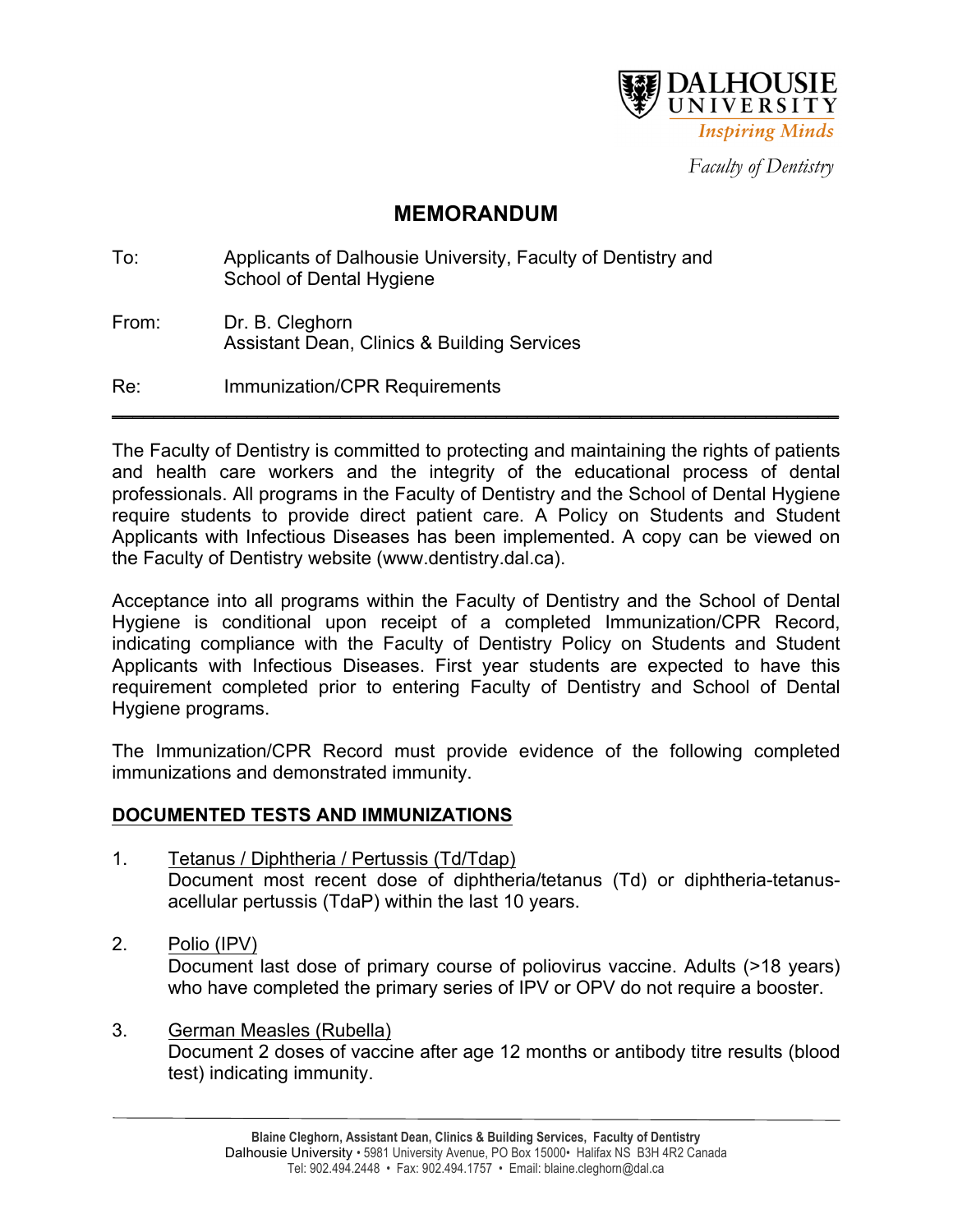## 4. Measles (Rubeola)

Document 2 doses of vaccine after age 12 months or antibody titre results (blood test) indicating immunity.

# 5. Mumps

Document 2 doses of vaccine after age 12 months or antibody titre results (blood test) indicating immunity.

## 6. Varicella (Chicken Pox)

Document 2 doses of the vaccine or provide evidence of immunity. Evidence of immunity includes a history of varicella or herpes zoster based on physician diagnosis, laboratory evidence of immunity, or laboratory confirmation of disease.

#### 7. Hepatitis B or A/B

**Note:** The Hepatitis B or A/B series normally takes 4 to 6 months to complete. If you have not had the vaccine, you should begin the process immediately to comply with this requirement.

It is possible to receive the Hepatitis A/B vaccine series more quickly. The Twinrix vaccine can be provided at an accelerated schedule within 21 days, followed by a booster 12 months later.

Document 3 doses of the vaccine **and** antibody titre results (blood test) indicating immunity. In Nova Scotia, an antibody titre of 12 IU/L or greater confirms immunity.

If immunity is not acquired with the initial series of the vaccine, a second course of 3 doses should be administered. One month following the last injection, the antibody titres should be tested for a response.

If post-HB vaccination antibody test results have not been completed at the time of acceptance, at a minimum, the applicant must provide blood test results for the Hepatitis B surface antigen, before acceptance into the program.

Any student who has not developed immunity must sign a waiver agreeing to serological testing and receive further immunizations as appropriate.

Applicants whose immunization results indicate that they are HBsAg positive and have a viral load  $>10^3$  genome equivalents/ml will not be accepted into the program. Dalhousie University will reassess eligibility for admission should the applicant's status change.

Students who become HBeAg positive or those whose viral load exceeds  $10<sup>3</sup>$ genome equivalents/ml during the course of their studies will be removed from patient care activities. Such modification of the clinical program could prevent a student from meeting graduation requirements.